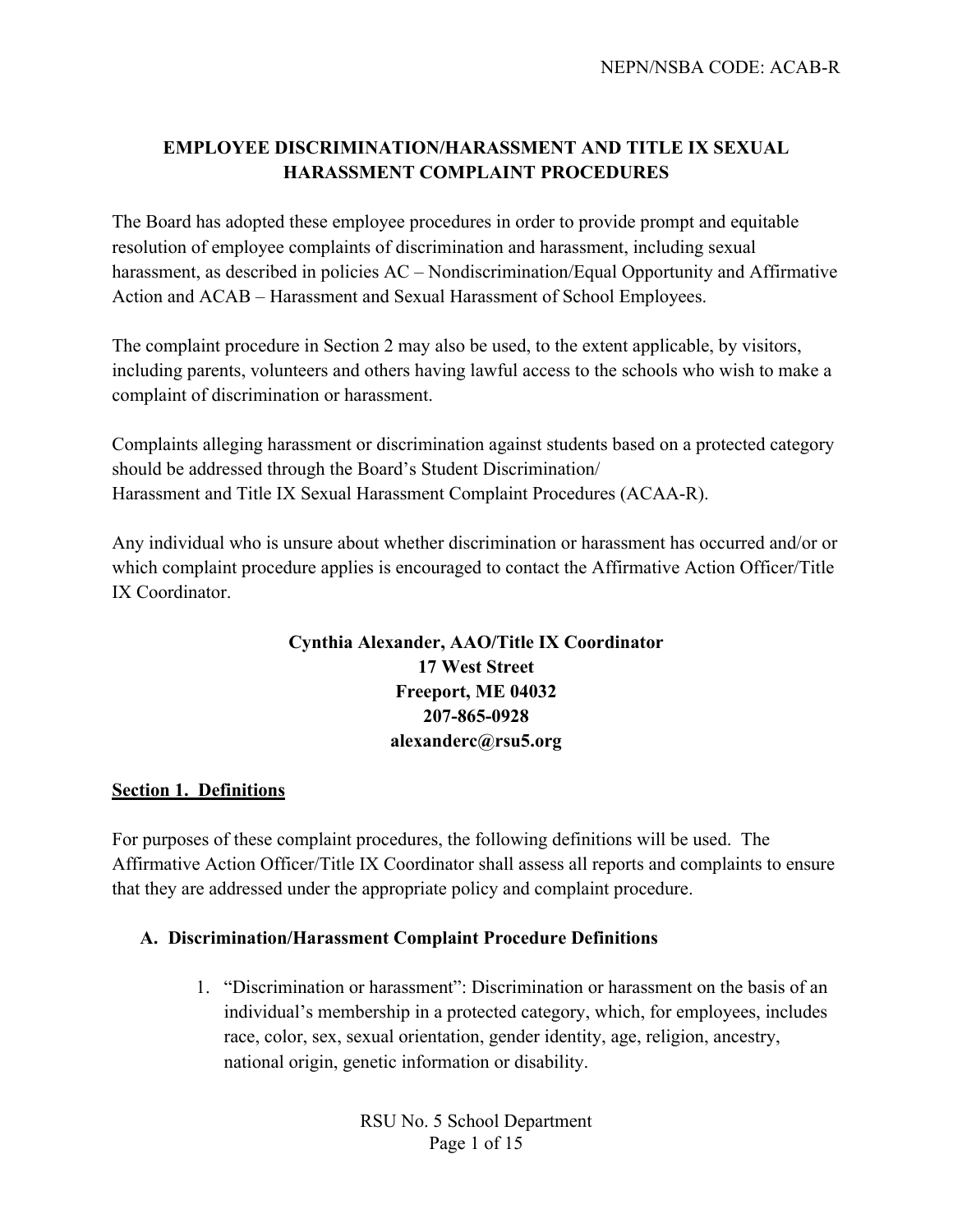- 2. "Discrimination": Treating individuals differently, or interfering with or preventing them from enjoying the advantages or privileges afforded to others because of their membership in a protected category.
- 3. "Harassment": Oral, written, graphic, electronic or physical conduct relating to an individual's actual or perceived membership in a protected category that is sufficiently severe, pervasive or persistent so as to interfere with or limit that individual's ability to participate in the RSU No. 5's programs or activities by creating a hostile, intimidating or offensive environment.
- 4. Under Title VII and under Maine law/regulations, sexual harassment is defined differently than under Title IX. Maine Human Rights Commission regulations define sexual harassment as conduct on the basis of sex which satisfies one or more of the following:
	- a. Submission to such conduct is made either explicitly or implicitly a term or condition of an individual's employment;
	- b. Submission to or rejection of such conduct by an employee is used as the basis for employment decisions affecting the employee; or
	- c. Such conduct has the purpose or effect of unreasonably interfering with an individual's work performance or creating an intimidating, hostile or offensive working environment.
- 5. "Sexual orientation": Under Maine law, this means a person's "actual or perceived heterosexuality, bisexuality, homosexuality or gender identity or expression."
- 6. "Gender identity": Under Maine law, this means "the gender-related identity, appearance, mannerisms or other gender-related characteristics of an individual, regardless of the individual's assigned sex at birth."
- 7. "Complaint" is defined as an allegation that an employee or other third party has been discriminated against or harassed on the basis of race, color, sex, sexual orientation, gender identity, age, religion, ancestry, national origin, genetic information or disability (and in regard to sex, conduct not otherwise addressed in the Title IX regulations and Section 3 of ACAB-R).
- 8. "Employee": Whenever the term "employee" is used in Section 2, it includes visitors or others who have a lawful basis to make a complaint of discrimination or harassment.

# **B. Title IX Sexual Harassment Complaint Procedure Definitions**

1. "Title IX sexual harassment": Under the federal Title IX regulations, sexual harassment includes the following conduct on the basis of sex which takes place within the context of RSU No. 5's education programs and activities:

> RSU No. 5 School Department Page 2 of 15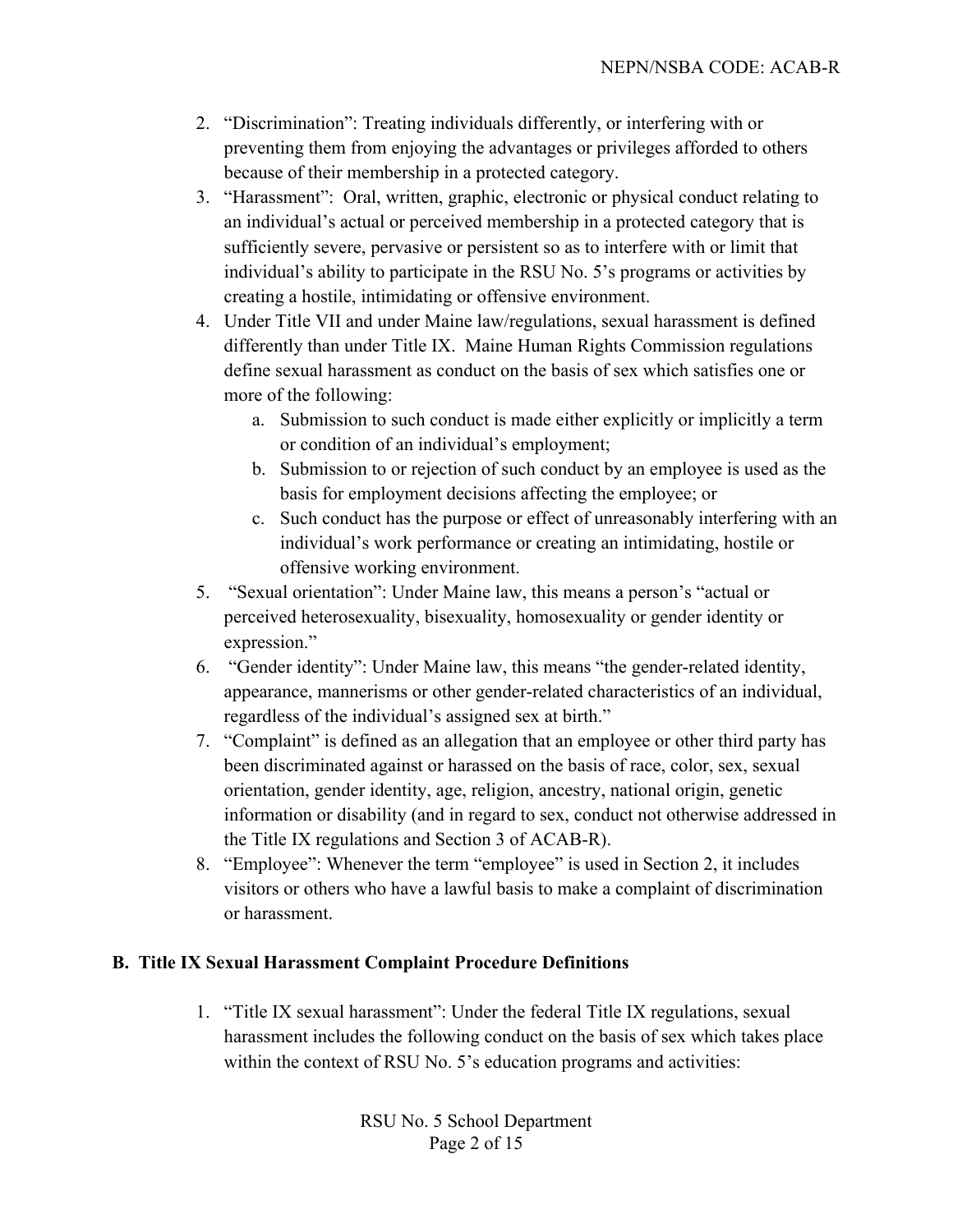- a. "Quid pro quo" sexual harassment by a school employee: Conditioning a school aid, benefit or service (such as a promotion or favorable evaluation) on an individual's participation in unwelcome sexual conduct;
- b. "Hostile environment" sexual harassment: Unwelcome conduct based on sex that a reasonable person would determine is so severe, pervasive and objectively offensive that it effectively denies an individual's equal access to the RSU No. 5's education programs and activities; or
- c. Sexual assault, dating violence, domestic violence and stalking as these terms are defined in federal laws.
- 2. "Report": Under the Title IX regulations, any individual may make a report of sexual harassment involving an employee, whether the individual is the alleged victim or not. A report must be made to the Affirmative Action Officer/Title IX Coordinator. A report triggers certain actions by the AAO/Title IX Coordinator for the alleged victim of sexual harassment, but an investigation is not conducted unless a "Formal Complaint" is filed.
- 3. "Formal Complaint": Under Title IX, the alleged victim of sexual harassment can file a written complaint that triggers the complaint procedure in Section 3 of ACAB-R. Only a school employee (and in certain circumstances, the AAO/Title IX Coordinator) may file a formal complaint.
- 4. "Employee": For the purpose of this procedure, "employee" means an applicant for employment or a current employee of RSU No. 5.

## **Section 2. Discrimination/Harassment Complaint Procedure**

This procedure should be used for any complaint of unlawful harassment or discrimination based on a protected category which does not involve Title IX sexual harassment.

#### **A. How to Make A Complaint**

1. An employee who believes they have been unlawfully harassed or discriminated against (as such terms are defined in Section 1.A.1-3) is encouraged to try to resolve the problem by informing the individual(s) that the behavior is unwelcome or offensive, and requesting that the behavior stop. This shall not prevent the employee from making an immediate complaint to the AAO/Title IX Coordinator.

2. Any employee who believes they have been harassed or discriminated against should report their concern promptly to the AAO/Title IX Coordinator. A written complaint must include basic information concerning the allegation of harassment or discrimination (i.e., date, time, location, individual(s) who alleged engaged in harassment or discrimination, description of allegation).

> RSU No. 5 School Department Page 3 of 15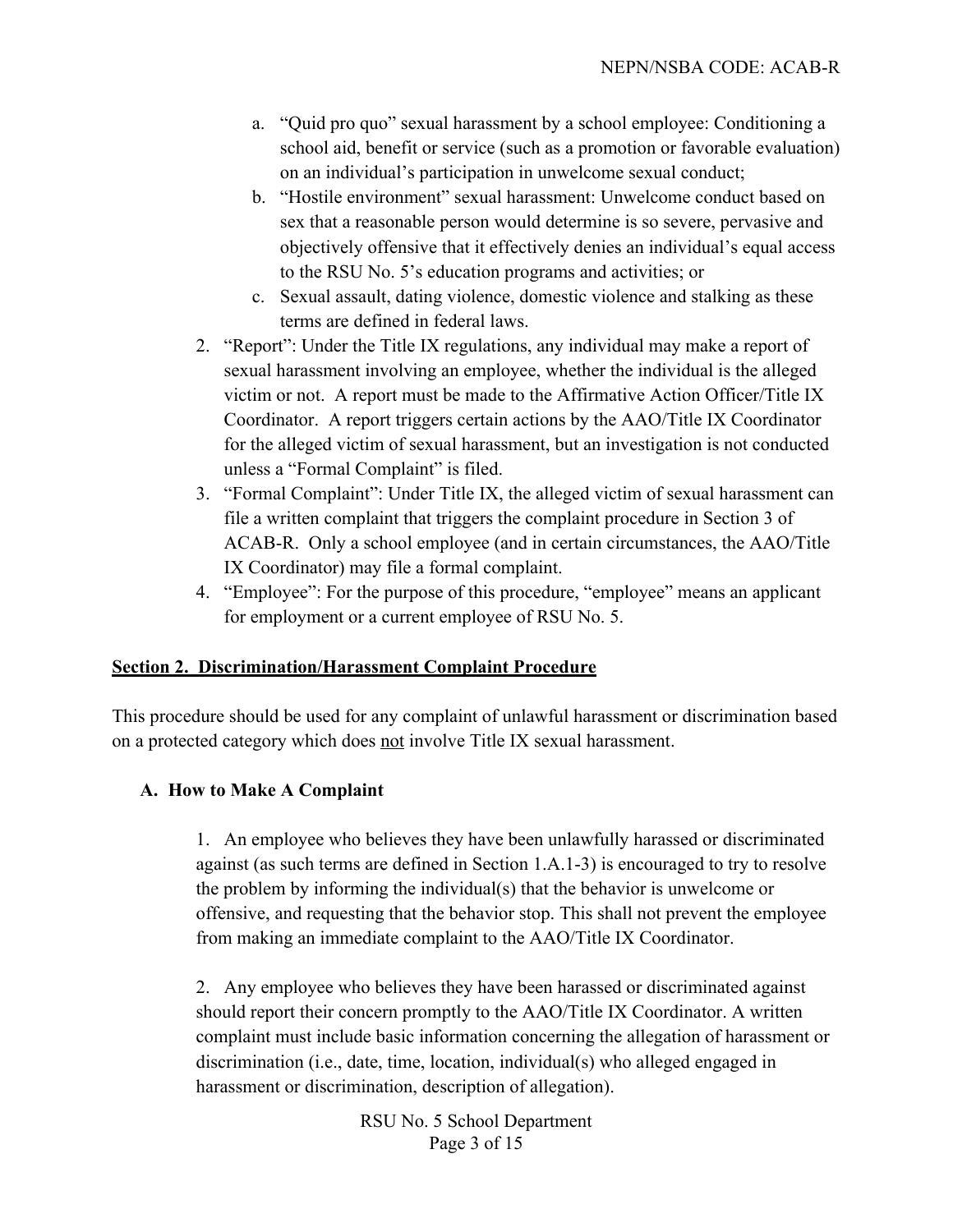3. Employees who are unsure as to whether unlawful discrimination or harassment has occurred, or who need assistance in preparing a written complaint, are encouraged to discuss the matter with the AAO/Title IX Coordinator.

4. Employees will not be retaliated against for reporting suspected discrimination or harassment, or for participating in an investigation. Retaliation is illegal under federal and state nondiscrimination laws, and any retaliation will result in disciplinary measures, up to and including discharge.

5. Any employee who believes they have been discriminated against or harassed is encouraged to utilize the RSU No. 5's complaint procedure. However, employees are hereby notified that they also have the right to report incidents of discrimination or harassment to the Maine Human Rights Commission, 51 State House Station, Augusta, Maine 04333 (telephone: 207-624-6290) and/or to the federal Office for Civil Rights, U.S. Department of Education, 5 Post Office Square, 8<sup>th</sup> Floor, Boston, MA 02109-3921 (telephone: 617-289-0111).

#### **B. Complaint Handling and Investigation**

1. The AAO/Title IX Coordinator will promptly inform the Superintendent and the person who is the subject of the complaint (respondent) that a complaint has been received.

2. The AAO/Title IX Coordinator may pursue an informal resolution of the complaint with the agreement of the parties involved. Any party to the complaint may decide to end the informal resolution process and pursue the formal process at any point. Any informal resolution is subject to the approval of the parties and the Superintendent, who shall consider whether the resolution is in the best interest of RSU No. 5 and the parties in light of the particular circumstances and applicable policies and laws.

3. The AAO/Title IX Coordinator may implement supportive measures (consistent with any applicable collective bargaining agreement provisions) to reduce the risk of further discrimination or harassment while an investigation is pending. Examples of supportive measures include, but are not limited to, ordering no contact between the individuals involved; changing a work location or changing a work schedule.

4. The complaint will be investigated by a trained internal or external individual designated by the Superintendent and the AAO/Title IX Coordinator. Any complaint

> RSU No. 5 School Department Page 4 of 15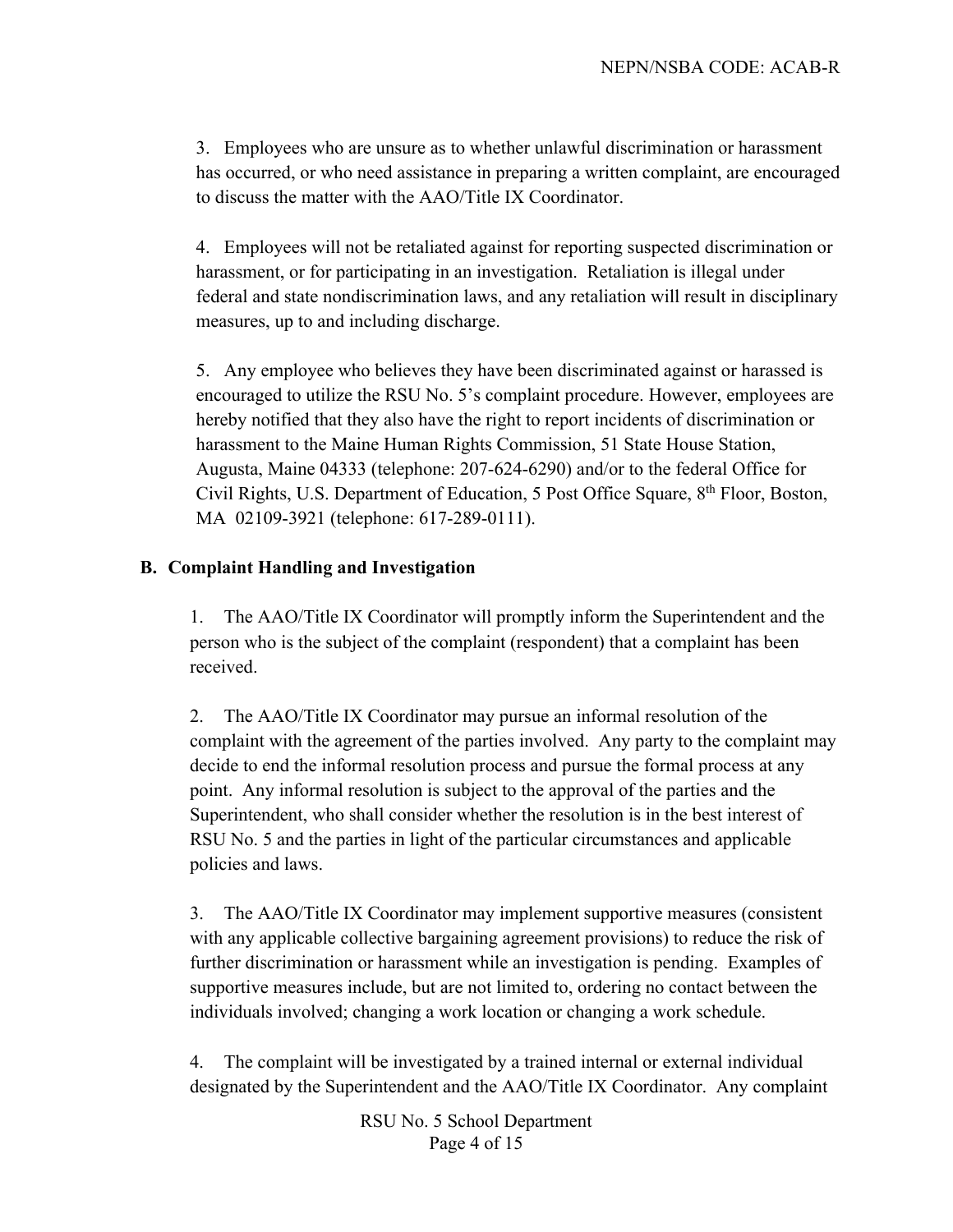about an employee who holds a supervisory position shall be investigated by a person who is not subject to that supervisor's authority. Any complaint about the Superintendent should be submitted to the Chair of the Board, who should consult with legal counsel concerning the handling and investigation of the complaint.

5. The investigator shall consult with the AAO/Title IX Coordinator as agreed during the investigation process.

6. The respondent will be provided with an opportunity to be heard as part of the investigation. The complainant shall not be required to attend meetings with the respondent, but may choose to do so as part of an informal resolution process.

7. The complainant and the respondent may suggest witnesses and/or submit materials they believe are relevant to the complaint.

8. If the complaint is against an employee of RSU No. 5, any rights conferred under an applicable collective bargaining agreement shall be applied.

9. Privacy rights of all parties to the complaint shall be maintained in accordance with applicable state and federal laws.

10. The investigation shall be completed within 40 business days of receiving the complaint, if practicable. Reasonable extensions of time for good reason shall be allowed.

11. The investigator shall provide a written report and findings to the AAO/Title IX Coordinator.

## **C. Findings and Subsequent Actions**

1. The AAO/Title IX Coordinator shall consult with the Superintendent concerning the investigation and findings.

2. If there is a finding that discrimination or harassment occurred, the AAO/Title IX Coordinator, in consultation with the Superintendent:

a. Shall determine what remedial action, if any, is required to end the discrimination or harassment, remedy its effect and prevent recurrence; and b. Determine what disciplinary action should be taken against the individual(s) who engaged in discrimination or harassment, if any.

> RSU No. 5 School Department Page 5 of 15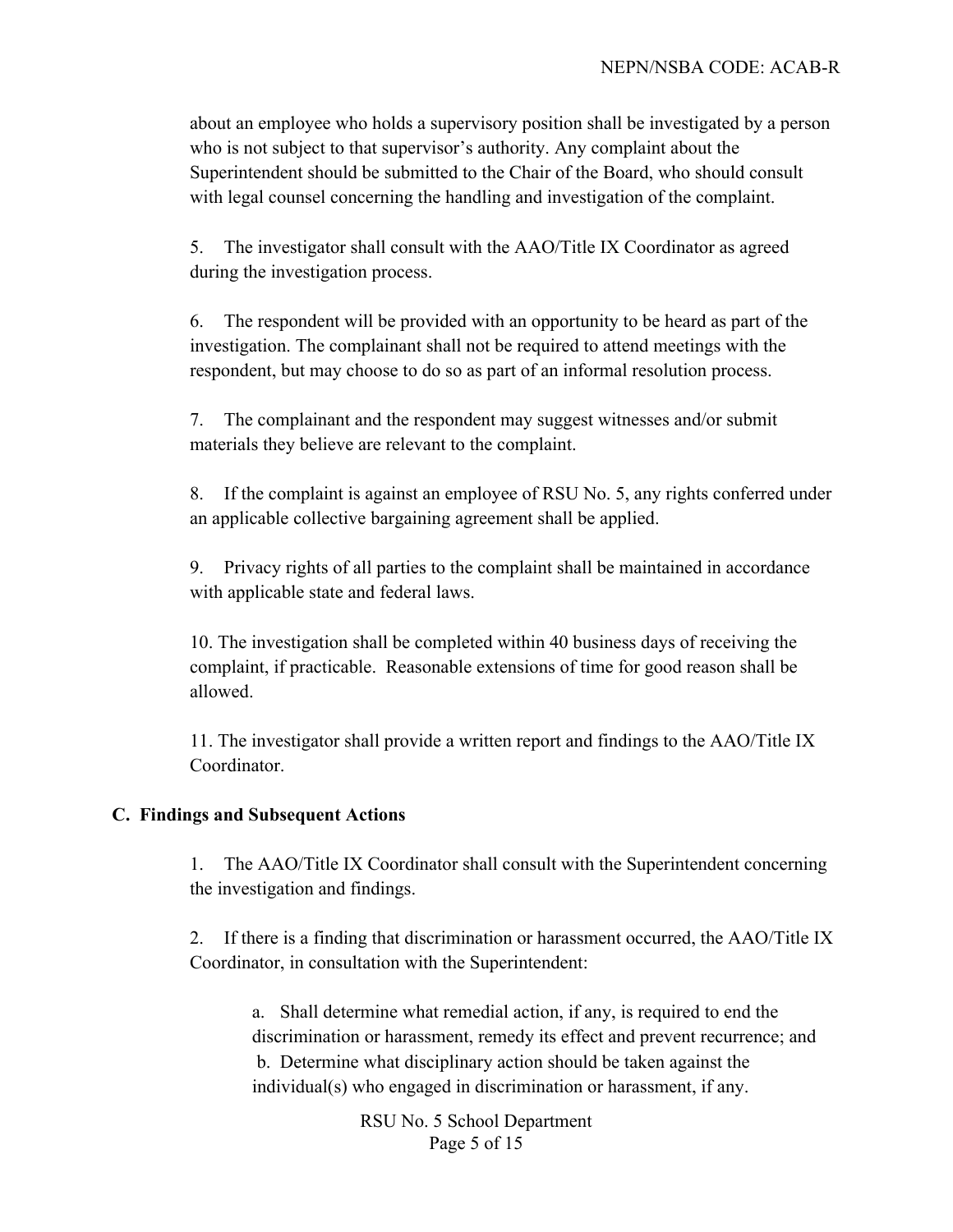3. Inform the complainant and the respondent in writing of the results of the investigation and its resolution (in accordance with applicable state and federal privacy laws).

## **D. Appeals**

1. After the conclusion of the investigation, the complainant or respondent may seek an appeal of the findings solely on the basis of either: (a) prejudicial procedural error or (b) the discovery of previously unavailable relevant evidence that could significantly impact the outcome.

2. Appeals must be submitted in writing to the Superintendent within five business days after receiving notice of the resolution.

3. Upon receipt of a valid appeal, the Superintendent shall provide notice to the other party, along with an opportunity to provide a written statement within five business days.

4. The Superintendent shall review the available documentation and may conduct further investigation if deemed appropriate.

5. The Superintendent's decision on the appeal shall be provided to the parties within 10 business days, if practicable. The Superintendent's decision shall be final.

## **E. Records**

The AAO/Title IX Coordinator shall keep a written record of the complaint process.

## **Section 3. Title IX Sexual Harassment Complaint Procedure**

This section should be used only for complaints of Title IX sexual harassment as defined in Section 1.B.1.

## **A. How to Make A Report**

1. Any individual who believes an employee has been sexually harassed (as this term is defined in Section 1.B.1) may make a report to the AAO/Title IX Coordinator.

> RSU No. 5 School Department Page 6 of 15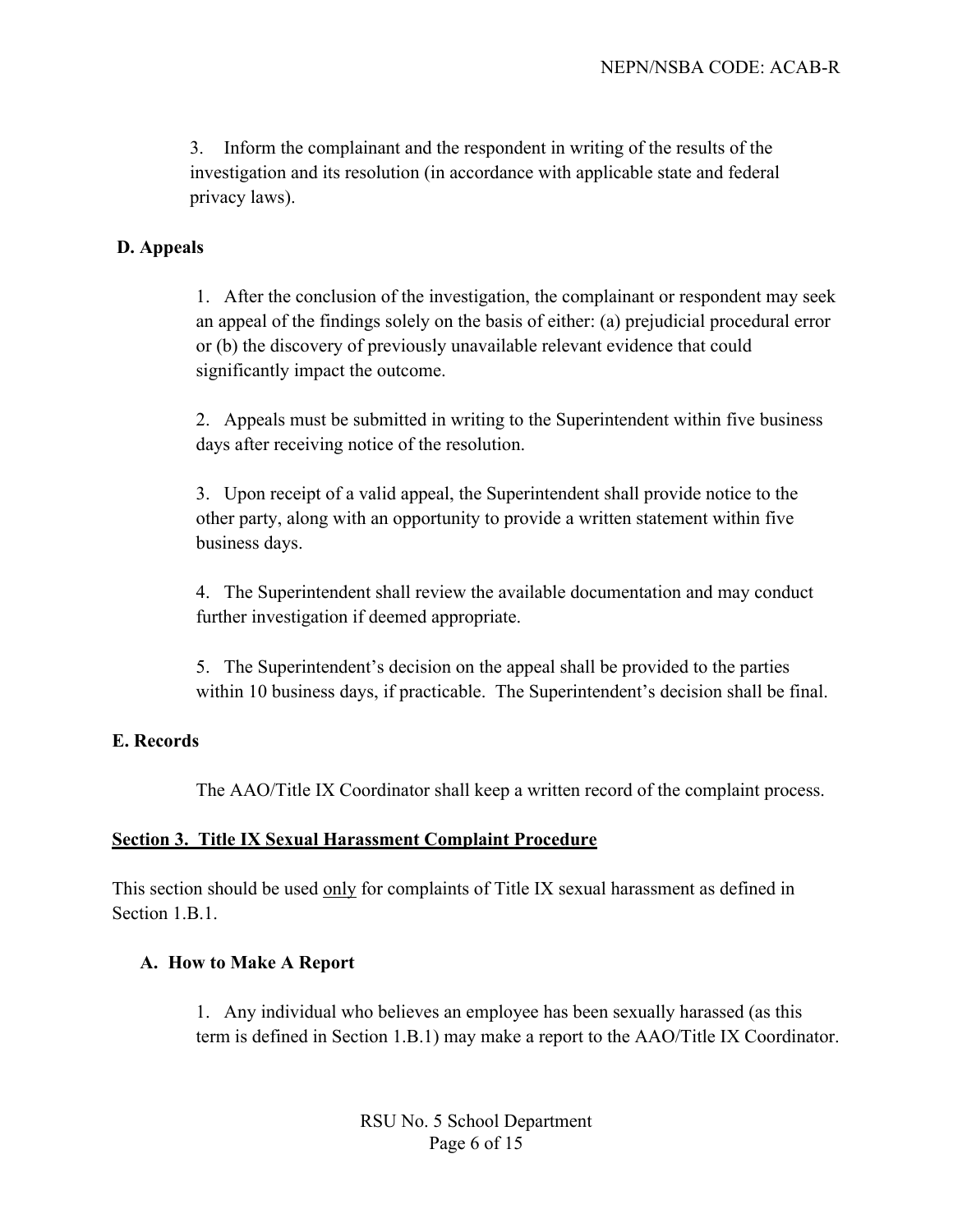2. If the individual making the report is the alleged victim, or if the alleged victim is identified by the individual making the report, the AAO/Title IX Coordinator will meet with the alleged victim to discuss supportive measures that may be appropriate in the particular circumstances and explain the process for filing a formal complaint.

a. Supportive measures are individualized measures designed to ensure the employee can continue to access and perform their work (such as requiring no contact between individuals, temporarily moving work locations or changing schedules, etc.).

b. Supportive measures may be continued even if the alleged victim chooses not to file a formal complaint, if appropriate under the particular circumstances.

3. RSU No. 5 cannot provide an informal resolution process for resolving a report until a formal complaint is filed.

4. Employees will not be retaliated against for reporting sexual harassment, or for participating in an investigation. Retaliation is illegal under federal and state nondiscrimination laws, and any retaliation will result in disciplinary actions, up to and including discharge.

5. Any employee who believes they have been the victim of sexual harassment is encouraged to utilize RSU No. 5's complaint procedures. However, employees are hereby notified that they also have the right to report sexual harassment to the Maine Human Rights Commission, 51 State House Station, Augusta, Maine 04333 (telephone: 207-624-6290) and/or to the federal Office for Civil Rights, U.S. Department of Education, 5 Post Office Square, 8th Floor, Boston, MA 02109-3921 (telephone: 617-289-0111).

6. The Superintendent shall be informed of all reports and formal complaints of sexual harassment.

## **B. How to Make A Formal Complaint**

1. An alleged victim may file a formal written complaint requesting investigation of alleged Title IX sexual harassment. The written complaint must include basic information concerning the allegation of sexual harassment (i.e., date, time, location, individual(s) who alleged engaged in sexual harassment, description of allegation).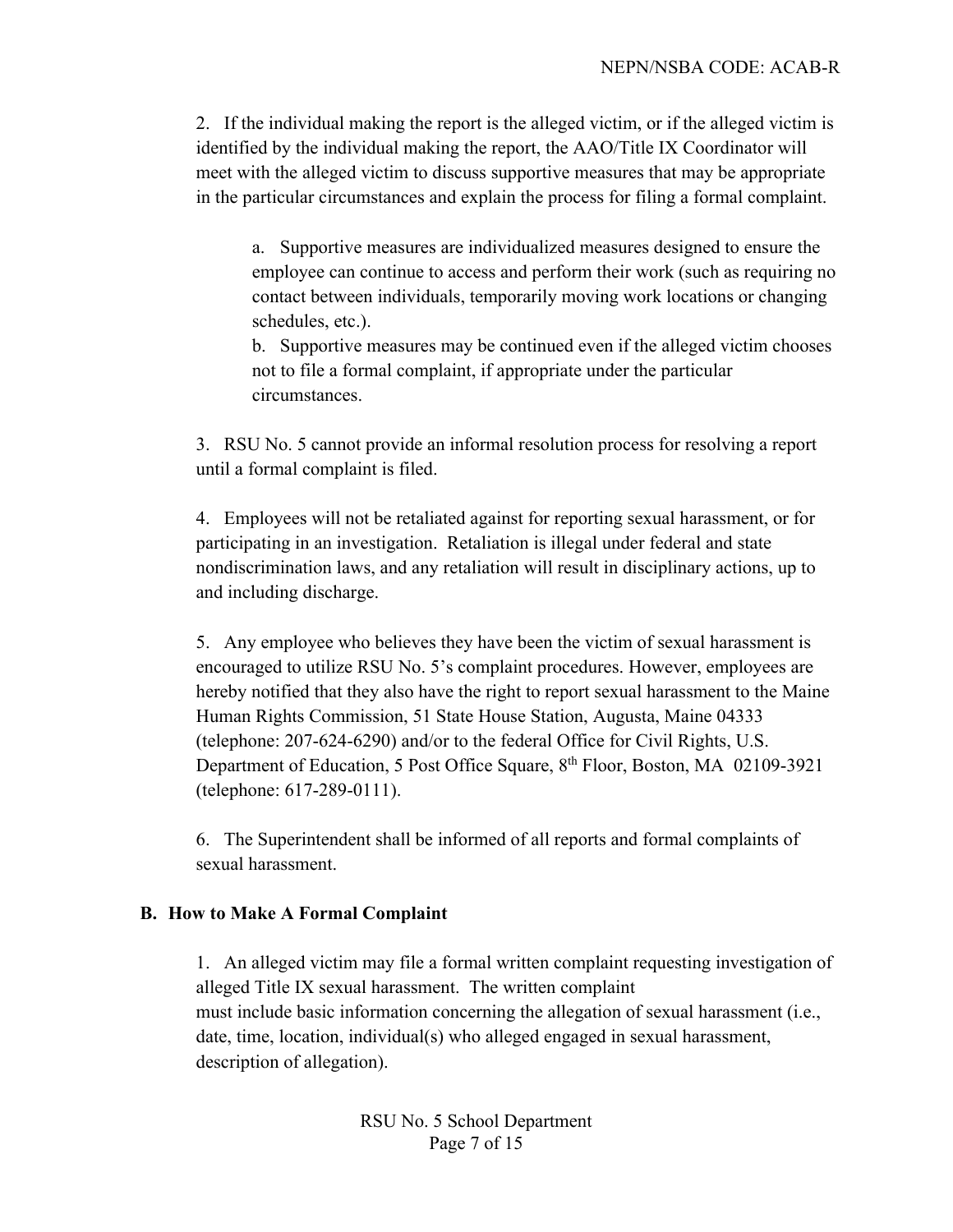Employees who need assistance in preparing a formal written complaint, are encouraged to consult with the AAO/Title IX Coordinator.

2. In certain circumstances, the AAO/Title IX Coordinator may file a formal complaint even when the alleged victim chooses not to. Examples include if the respondent (person alleged to have engaged in sexual harassment) has been found responsible for previous sexual harassment or there is a safety threat within RSU No. 5). In such cases, the alleged victim is not a party to the case, but will receive notices as required by the Title IX regulations at specific points in the complaint process.

3. In accordance with the Title IX regulations, the AAO/Title IX Coordinator must dismiss a formal complaint under this Title IX procedure if: a) the conduct alleged in the formal complaint does not constitute sexual harassment under the Title IX regulations and this policy; b) if the conduct alleged did not occur within the scope of RSU No. 5's education programs and activities, or c) did not occur in the United States.

4. In accordance with the Title IX regulations, the AAO/Title IX Coordinator may dismiss a formal complaint under this Title IX procedure if: a) a complainant withdraws the formal complaint, or withdraws particular allegations within the complaint; b) the respondent is no longer employed by RSU No. 5; or c) there are specific circumstances that prevent RSU No. 5 from gathering evidence sufficient to reach a determination regarding the formal complaint.

5. If a formal complaint is dismissed under this Title IX procedure, the AAO/Title IX Coordinator will promptly and simultaneously send written notices to the parties explaining the reasons. Parties have the opportunity to appeal dismissals in accordance with subsection I below.

6. If the conduct alleged potentially violates other laws, Board policies and/or professional expectations, RSU No. 5's may address the conduct under Section 2 or another applicable policy/procedure.

## **C. Administrative Leave**

1. The Superintendent may place an employee respondent on administrative leave during the complaint procedure in accordance with any applicable State laws, school policies and collective bargaining agreement provisions.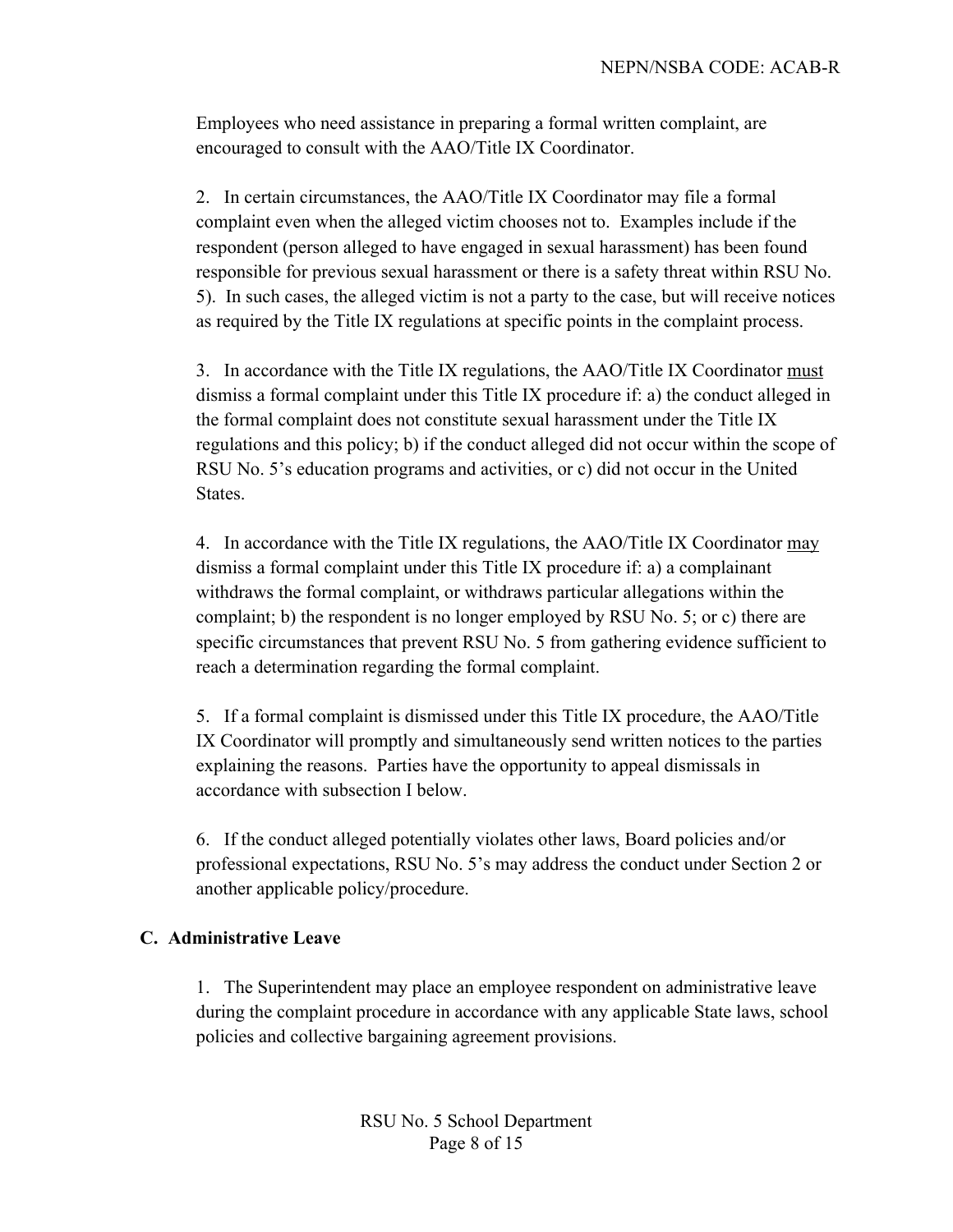2. Any decision to place an employee respondent on administrative leave shall be made in compliance with any applicable disability laws, including Section 504 of the Rehabilitation Act and the Americans with Disabilities Act.

#### **D. Notice to Parties of Formal Complaint**

1. The Title IX Coordinator will provide to the parties written notice of the formal complaint and allegations of sexual harassment potentially constituting prohibited conduct under the Title IX regulations and this procedure. The notice will include:

- a. Notice regarding the complaint procedure and the availability of an informal resolution process;
- b. Sufficient details known at the time (including identities of parties, if known; the conduct alleged; and the date and location of the alleged incident, if known), with sufficient time to prepare before any initial interview (not less than five business days);
- c. As required by the Title IX regulations, a statement that the respondent is presumed not responsible for the alleged conduct and that a determination of responsibility will be made at the conclusion of the complaint); and that the parties may inspect and review evidence;
- d. Notice that the parties may each have an advisor of their choice (who may be an attorney), and that the parties may inspect and review evidence;
- e. Notice that knowingly making false statements or submitting false information during the complaint procedure is prohibited and may result in disciplinary action; and
- f. Notice of the name of the investigator, with sufficient time (no less than three business days) to raise concerns of conflict of interest or bias.

2. If additional allegations become known at a later time, notice of the additional allegations will be provided to the parties.

3. The AAO/Title IX Coordinator will discuss supportive measures with each party and implement such measures as appropriate.

#### **E. Informal Resolution Process**

After a formal complaint has been filed, and if the AAO/Title IX Coordinator believes the circumstances are appropriate, the AAO/Title IX Coordinator may offer the parties the opportunity to participate in an informal resolution process to resolve the complaint without completing the investigation and determination process. Informal resolutions

> RSU No. 5 School Department Page 9 of 15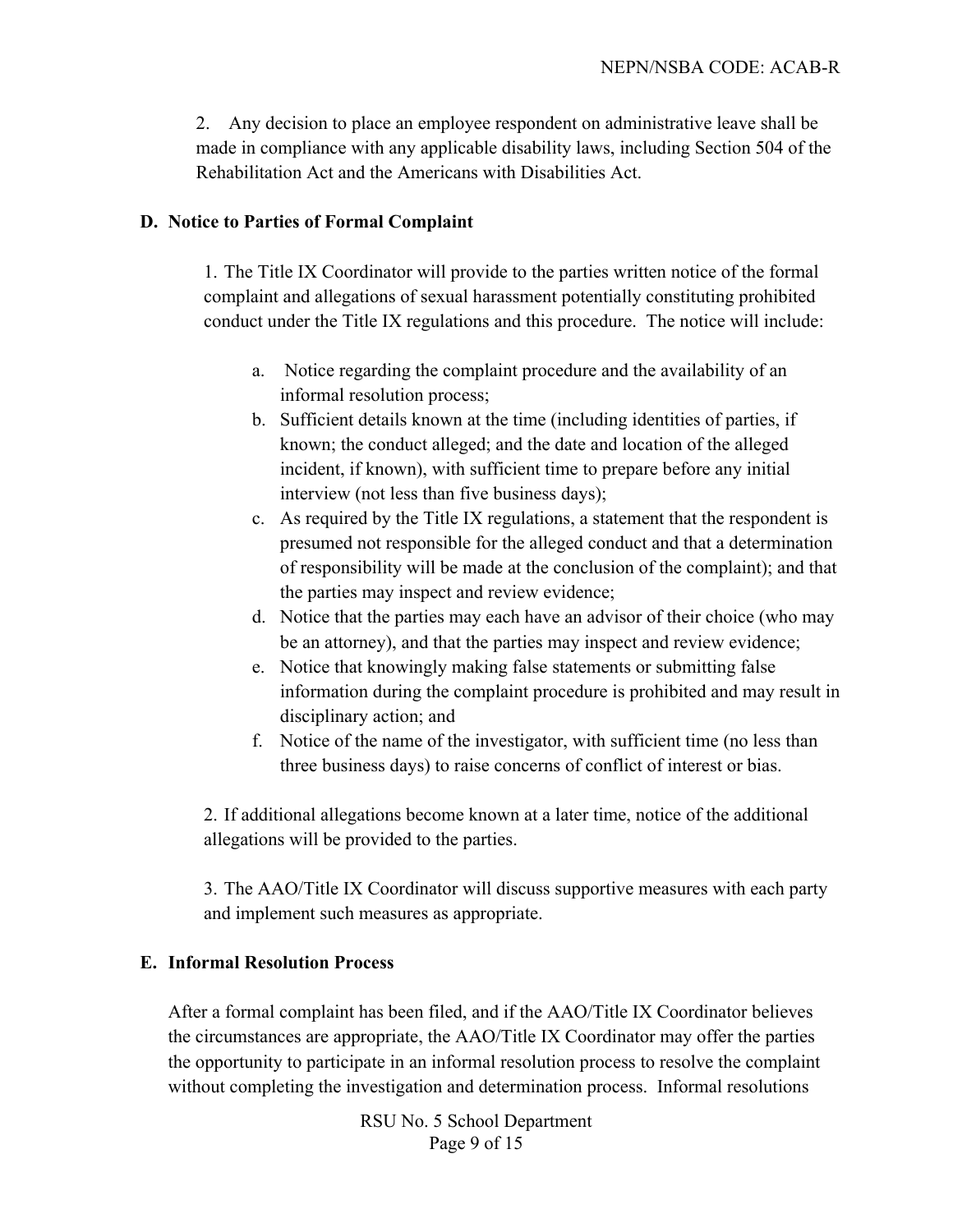cannot be used to resolve a formal complaint where a student is the complainant and the respondent is an employee.

Informal resolutions can take many forms, depending on the particular case. Examples include, but are not limited to, facilitated discussions between the parties; restorative justice; acknowledgment of responsibility by a respondent; apologies; disciplinary actions against a respondent or a requirement to engage in specific services; or supportive measures. Both parties must voluntarily agree in writing to participate in an informal resolution process, and either party can withdraw from the process at any time. The Superintendent must agree to the terms of any informal resolution reached between the parties. If an informal resolution agreement is reached, it must be signed by both parties and RSU No. 5. Any such signed agreement is final and binding according to its terms.

If an informal resolution process does not resolve the formal complaint, nothing from the informal resolution process may be considered as evidence in the subsequent investigation or determination.

#### **F. Investigation**

1. The complaint will be investigated by a trained internal or external individual designated by the Superintendent and AAO/Title IX Coordinator. Any complaint about an employee who holds a supervisory position shall be investigated by a person who is not subject to that supervisor's authority. Any complaint about the Superintendent should be submitted to the Chair of the Board, who should consult with legal counsel concerning the handling and investigation of the complaint.

2. The investigator shall consult with the AAO/Title IX Coordinator as agreed during the investigation process.

3. If the complaint is against an employee of RSU No. 5, rights conferred under an applicable collective bargaining agreement shall be applied, to the extent they do not conflict with the Title IX regulatory requirements.

4. Privacy rights of all parties to the complaint shall be maintained in accordance with applicable state and federal laws.

5. The investigator will:

a. Meet with each party after they have received appropriate notice of any meeting and its purpose, with sufficient time to prepare.

> RSU No. 5 School Department Page 10 of 15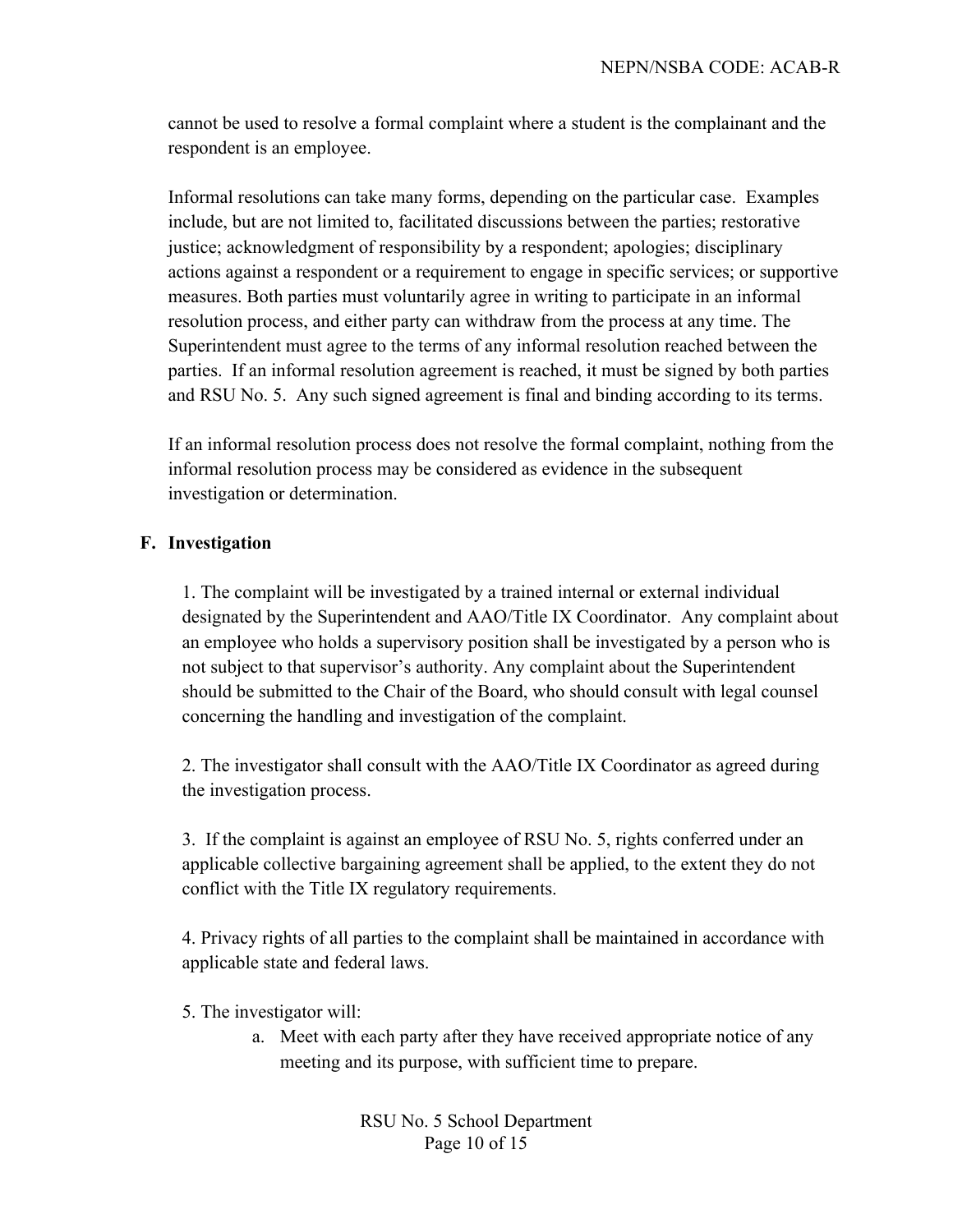- b. Allow parties to have their advisor at all meetings related to the complaint, although advisors may not speak on behalf of a party or interfere with the process.
- c. Allow parties a reasonable opportunity to identify witnesses and submit favorable and unfavorable evidence.
- d. Interview witnesses and conduct such other activities that will assist in ascertaining facts (site visits, review of documents, etc.).
- e. Consider evidence that is relevant and directly related to the allegations in the formal complaint.
- f. During the course of the investigation, provide both parties with an equal opportunity to inspect and review any evidence that is obtained in the investigation that is directly related to the allegations in the formal complaint (including evidence which RSU No. 5 does not intend to rely upon in reaching a determination of responsibility), and favorable and unfavorable evidence.
- g. Prior to completion of the investigation report, provide each party and advisor (if any) the evidence subject to inspection and review, and provide the parties with ten business days to submit a written response.
- h. Consider the parties' written responses to the evidence prior to completing the investigation report.
- i. Create an investigative report that fairly summarizes relevant evidence and send the report to the parties and advisors (if any), for their review and written responses within ten business days of receipt.
- j. After receipt of the parties' written responses (if any), forward the investigation report and party responses to the assigned decision maker.
- 6. The investigation shall be concluded within 40 business days if practicable. Reasonable extension of time for good reason shall be allowed.

## **G. Determination of Responsibility**

1. The decision maker shall provide the parties with the opportunity to submit written, relevant questions that the party wants asked of another party or witness within five business days of when the decision maker received the investigation report and party responses.

a. The decision maker shall explain to a party proposing questions if the decision maker excludes a question as not relevant.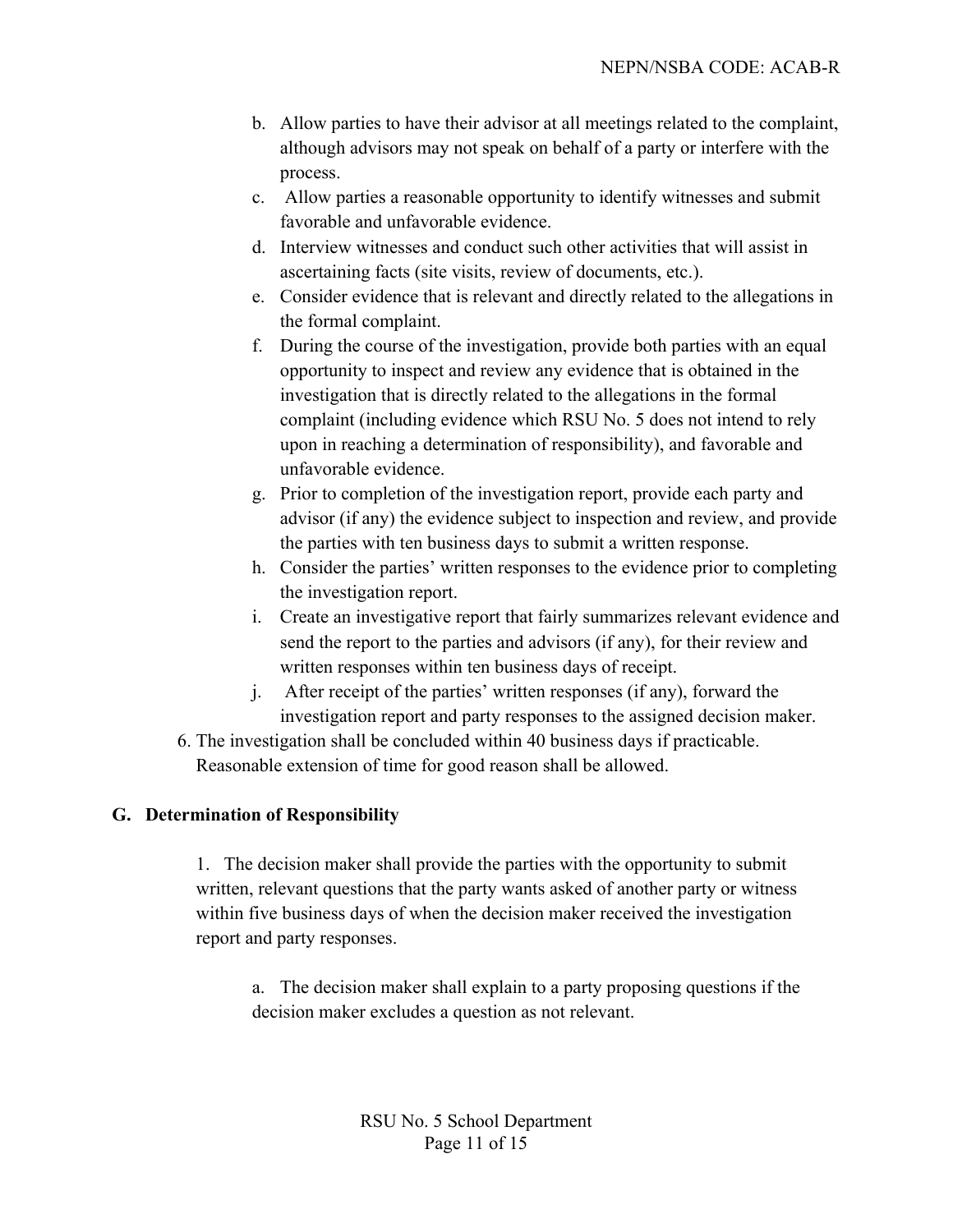2. Each party shall be provided the opportunity to review the responses of another party and/or witness, and to ask limited written follow-up questions within five business days of receiving the answers.

3. Each party will receive a copy of the responses to any follow-up questions.

4. The decision maker shall review the investigation report, the parties' responses and other relevant materials, applying the preponderance of the evidence standard ("more likely than not").

5. The decision maker shall issue a written determination, which shall include the following:

- a. Identification of all the allegations potentially constituting sexual harassment as defined in the Title IX regulations and this policy;
- b. A description of the procedural steps taken from receipt of the formal complaint through the determination, including notifications to the parties, interviews with parties and witnesses, site visits, methods used to gather other evidence, and meetings held;
- c. A determination regarding responsibility as to each allegation and findings of fact supporting the determinations;
- d. A statement of, and rationale for, the result as to each allegation, including a determination regarding responsibility, any disciplinary sanctions RSU No. 5 imposes on the respondent, and whether remedies designed to restore or preserve equal access to RSU No. 5's programs and activities will be provided to the complainant;
- e. RSU No. 5's appeal procedure and permissible bases for the parties to appeal the determination.

6. The written determination shall be provided to the parties simultaneously. The determination concerning responsibility becomes final either on the date that RSU No. 5 provides the parties with the written determination of the results of the appeal, if an appeal is filed, or if an appeal is not filed, the date on which the appeal would no longer be considered timely.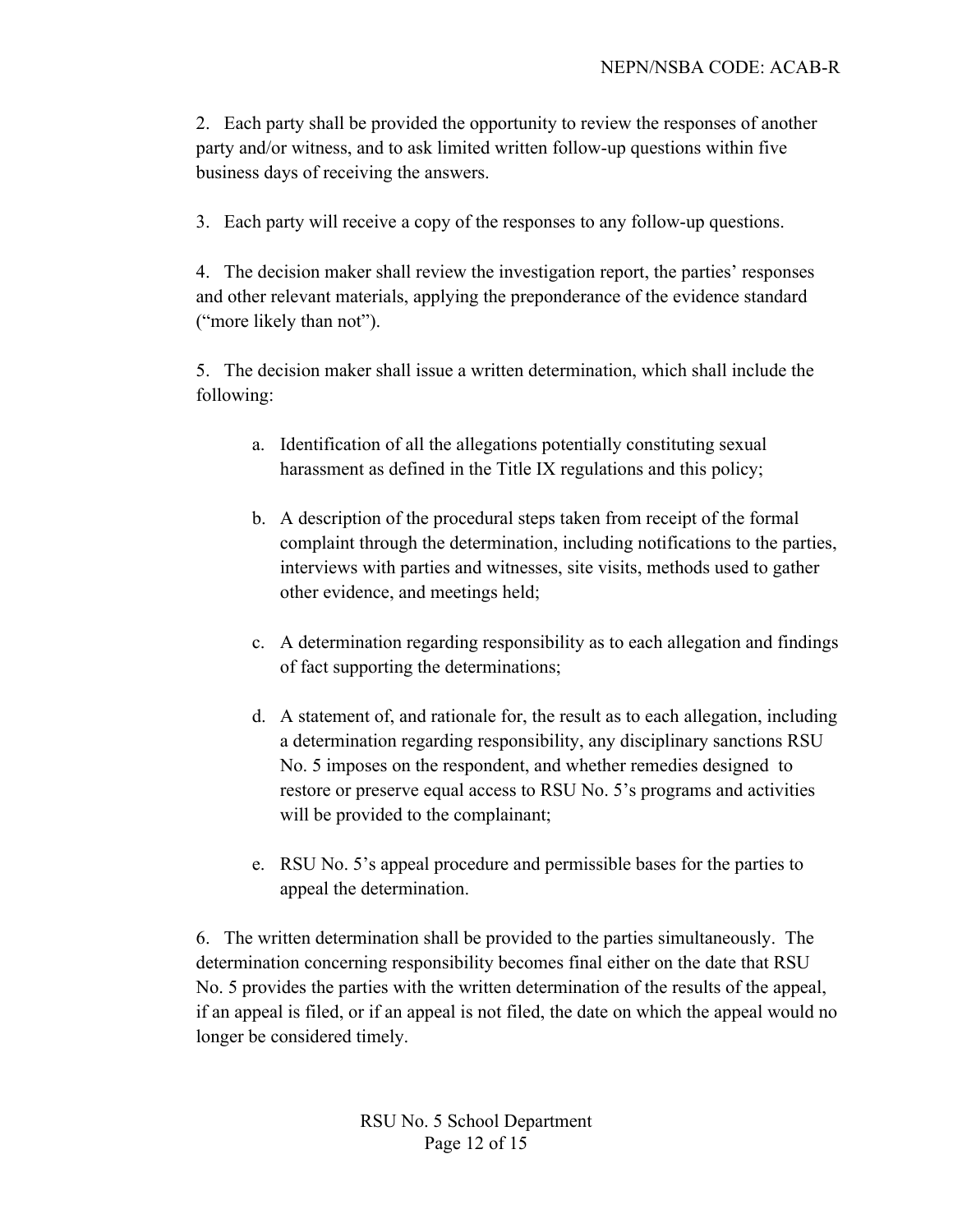## **H. Remedies, Discipline and Other Actions**

## **1. Remedies**

Remedies are measures used to ensure that the complainant has equal access to RSU No. 5's education programs and activities following the decision maker's determination. Such remedies may include supportive measures, and may include other appropriate measures, depending upon the determination and the needs of the complainant. The Title IX Coordinator is responsible for implementing remedies and providing any needed assistance to the Complainant.

## **2. Discipline and Other Actions**

The following are examples of the types of disciplinary actions that may be imposed on an employee when there is a determination that they are responsible for one or more violations involving sexual harassment:

- Written warning.
- Probation.
- Demotion.
- Suspension without pay.
- Discharge.

The following are examples of other types of actions that may be imposed on an employee when there is a determination of responsibility:

- Performance improvement plan.
- Counseling.
- Training.
- Loss of leadership/stipend position.
- ●

## **I. Appeals**

The parties have the opportunity to appeal a determination regarding responsibility, and from dismissals of formal complaints. Under the Title IX regulations, appeals are allowed on the following grounds:

1. A procedural irregularity that affected the outcome of the matter;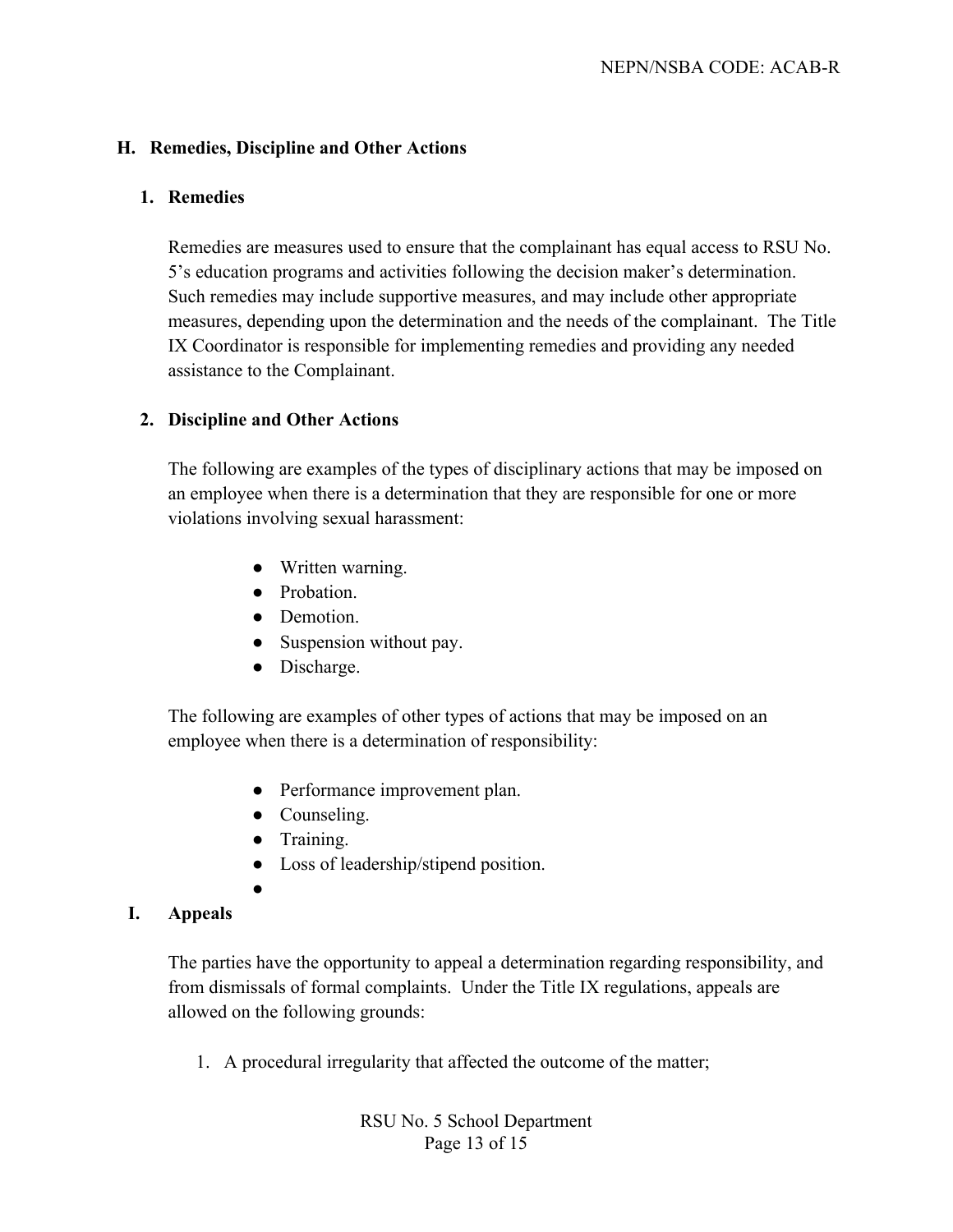2. New evidence that was not reasonably available at the time the determination regarding responsibility or dismissal of the formal complaint was made, that could affect the outcome of the matter; or

3. The Title IX Coordinator, investigator, or decision maker had a conflict of interest or bias for or against complainants or respondents generally, or the individual complainant or respondent that affected the outcome of the matter.

An appeal must be filed in writing within five business days of receiving the determination, stating the grounds for the appeal and including any relevant documentation in support of the appeal. Appeals submitted after this deadline are not timely and shall not be considered.

1. Appeals must be filed with the Superintendent, who will consider the appeal.

2. The Superintendent shall conduct an impartial review of the appeal, including consideration of the written record of the matter, and may consult with legal counsel or other RSU No. 5 officials in making their decision.

3. The Superintendent shall issue a written decision describing the result of the appeal and rationale for the result, and provide the written decision simultaneously to the parties. The decision will either deny the appeal; grant the appeal and remand to the decision maker for further consideration; or grant the appeal by revising the disciplinary action(s).

#### **J. Records**

Records in connection with sexual harassment reports and the complaint process shall be maintained for a minimum of seven years.

|  | Legal References: Title IX of the Education Amendments of 1972 (20 U.S.C. § 1681 et seq.); |
|--|--------------------------------------------------------------------------------------------|
|  | 34 C.F.R. Part 106                                                                         |
|  | Clery Act (20 U.S.C. $\S 1092(f)(6)(A)(v)$ - definition of sexual assault)                 |
|  | Violence Against Women Act (34 U.S.C. § 1092(f)(6)(A)(v) – definition of                   |
|  | sexual assault; 34 U.S.C. § $12291(a)(10)$ – dating violence; 34 U.S.C.                    |
|  | $\S 12291(a)(3)$ – definition of stalking; 34 U.S.C. $\S 12291(a)(8)$ – definition         |
|  | of domestic violence)                                                                      |
|  | Title VI of the Civil Rights Act of 1964 (42 U.S.C. $\S$ 2000d)                            |
|  | Americans with Disabilities Act (42 U.S.C § 12101 et seq.), as amended                     |
|  | Section 504 of the Rehabilitation Act of 1973 (Section 504) (29 U.S.C. §                   |
|  | 794 et seq.), as amended                                                                   |
|  | <b>D</b> CIIN <sub>O</sub> 5 School Department                                             |

RSU No. 5 School Department Page 14 of 15